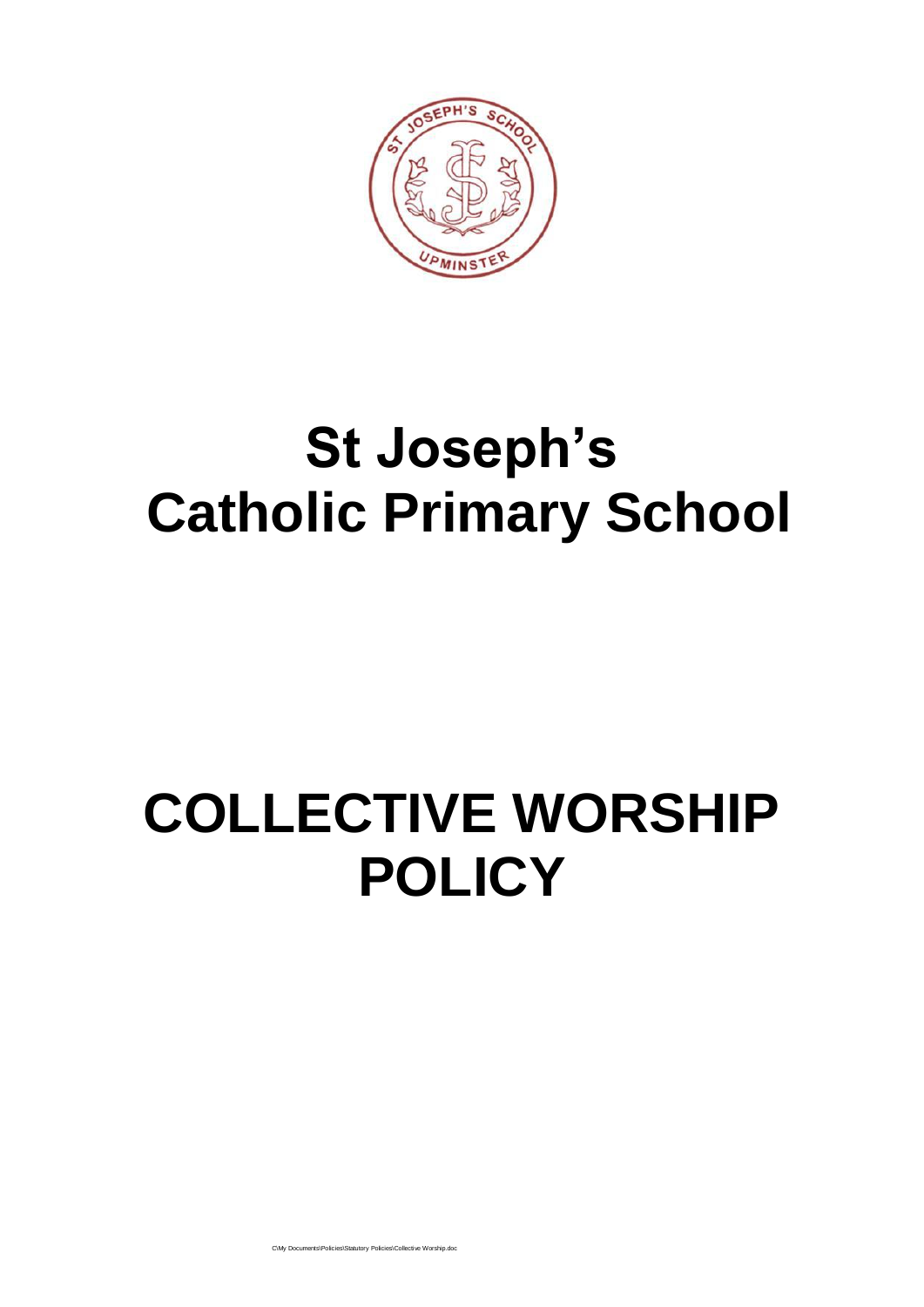## **MISSION STATEMENT**

## **St. Joseph's is a joyful community which follows the example of Jesus, helping, accepting and respecting everyone, as we learn and grow together, safe in His love.**

## **THE NATURE OF COLLECTIVE WORSHIP**

Christian worship in a Catholic school is concerned with giving glory, honour, praise and thanks to God. It is our loving response in work and action to God's invitation to enter into relationship, made possible through the work of Jesus Christ and the witness of the Holy Spirit.

## **THE PLACE OF COLLECTIVE WORSHIP IN THE LIFE OF OUR SCHOOL**

We acknowledge the legal requirement that there must be a daily act of worship for all pupils. However, worship at St Joseph's is more than just a legal requirement. It is an integral part of school life and central to the Catholic tradition. It is an educational activity or experience to which all can contribute and from which all gain at a level of faith background appropriate to them.

Collective Worship at St Joseph's takes into account the religious and educational needs of all who share in it:

- Those who form part of the worshipping community in church.
- Those for whom school may be their first and only experience of church.
- Those from other Christian backgrounds.
- Those from other faith backgrounds.

## **THE AIMS OF COLLECTIVE WORSHIP**

We believe that Collective Worship in our school aims to provide opportunity for all pupils and staff:

- to contemplate something of the mystery of God;
- to reflect on spiritual and moral issues;
- to explore their own beliefs;
- to respond to and celebrate life;
- to experience a sense of belonging and develop community spirit;
- to develop a common ethos and shared values;
- to enrich religious experience;
- to grow in liturgical understanding and development;
- to reinforce prayers which are part of the Catholic tradition;
- to reinforce positive attitudes:
- $\bullet$  to participate fully;
- to take time out *'to wonder at'* '*to come to terms with'* and '*to give worth to'.*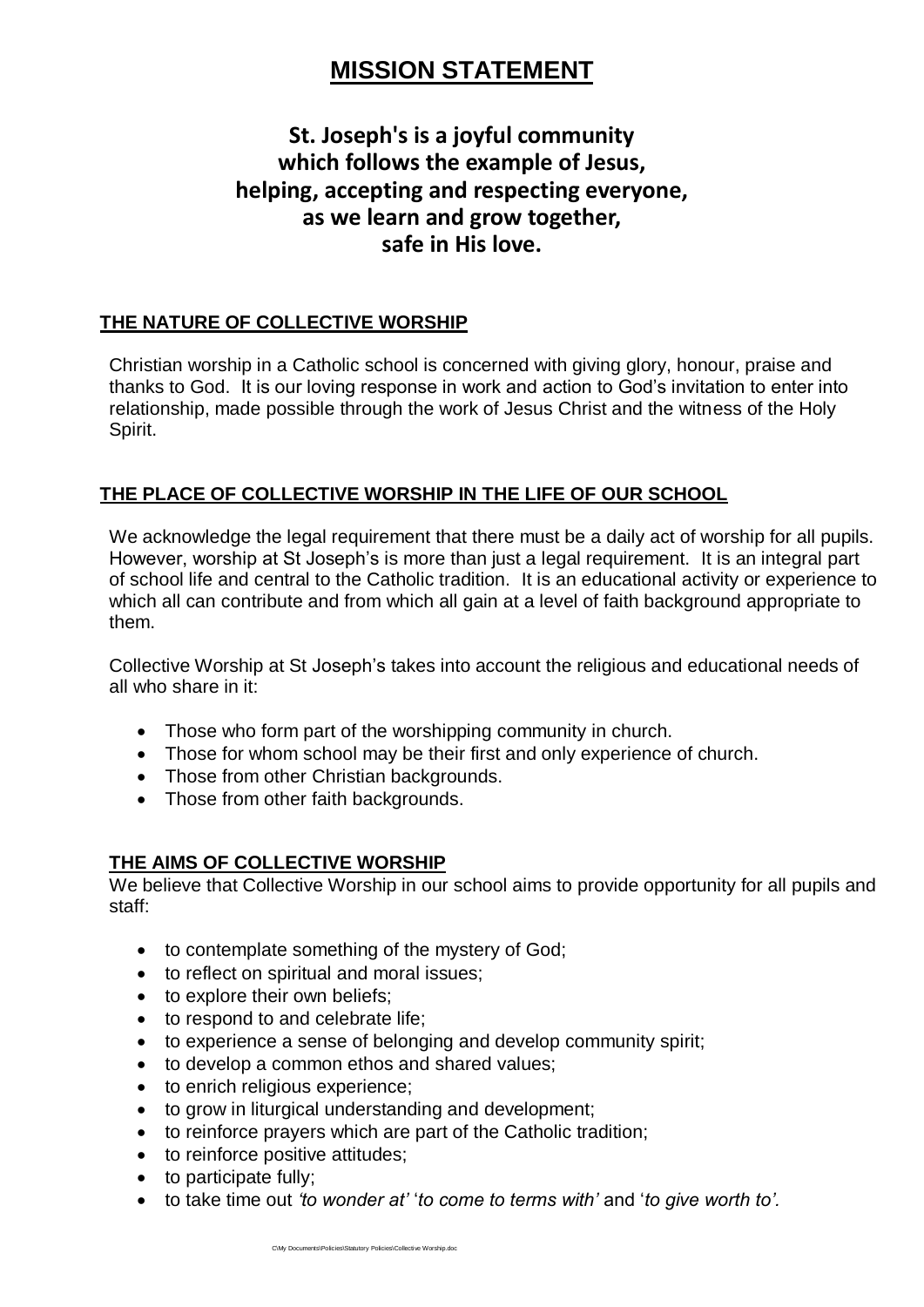## **PRINCIPLES**

All Acts of Worship in this school will:

- give Glory and honour to God;
- be a quality activity, fundamental to the life of the school and its Catholic character;
- give children positive liturgical experiences, appropriate to their age, aptitude and family; backgrounds in order to prepare them for the liturgical life of the Church.

## **Collective Worship is planned:**

- following a structure with reference to the Church's seasons, significant dates and the curriculum. Scripture will be the focus in most acts of worship;
- involving consultation with appropriate parties and reference to school aims and policies;
- with flexibility to respond to changing situations within the school and the wider community;
- to develop in pupils skills that enable them to prepare, organise and lead worship rather than; always participating or contributing to something prepared for them.

## **Collective Worship is recorded:**

- on a liturgy timetable to assist staff with planning, by informing them of dates and themes;
- through displays, collections of pupils' contributions, prayers, reflections, photographs and class liturgy planners where appropriate.

## **RESOURCES**

- Resources supporting the planning of liturgies, both Eucharistic and non-Eucharistic.
- Bibles
- Praver books
- Music
- Pictures and artefacts
- Candles and drapes

## **MONITORING AND EVALUATION**

The school's provision of worship will be evaluated to consider whether it fulfils the aims of our policy in an updated and appropriate manner.

## **The Role of the Collective Worship Leader:**

- Formulating a written policy for Collective Worship
- Ensuring that there is a development plan for Collective Worship which forms part of the school development plan
- Ensuring that Collective Worship is appropriate to the age, aptitudes and family backgrounds of pupils
- Ensuring that Collective Worship takes account of the religious and educational needs of all who share in it and is rooted in the principles of the 'Directory for Masses with Children'
- Organising themes for Worship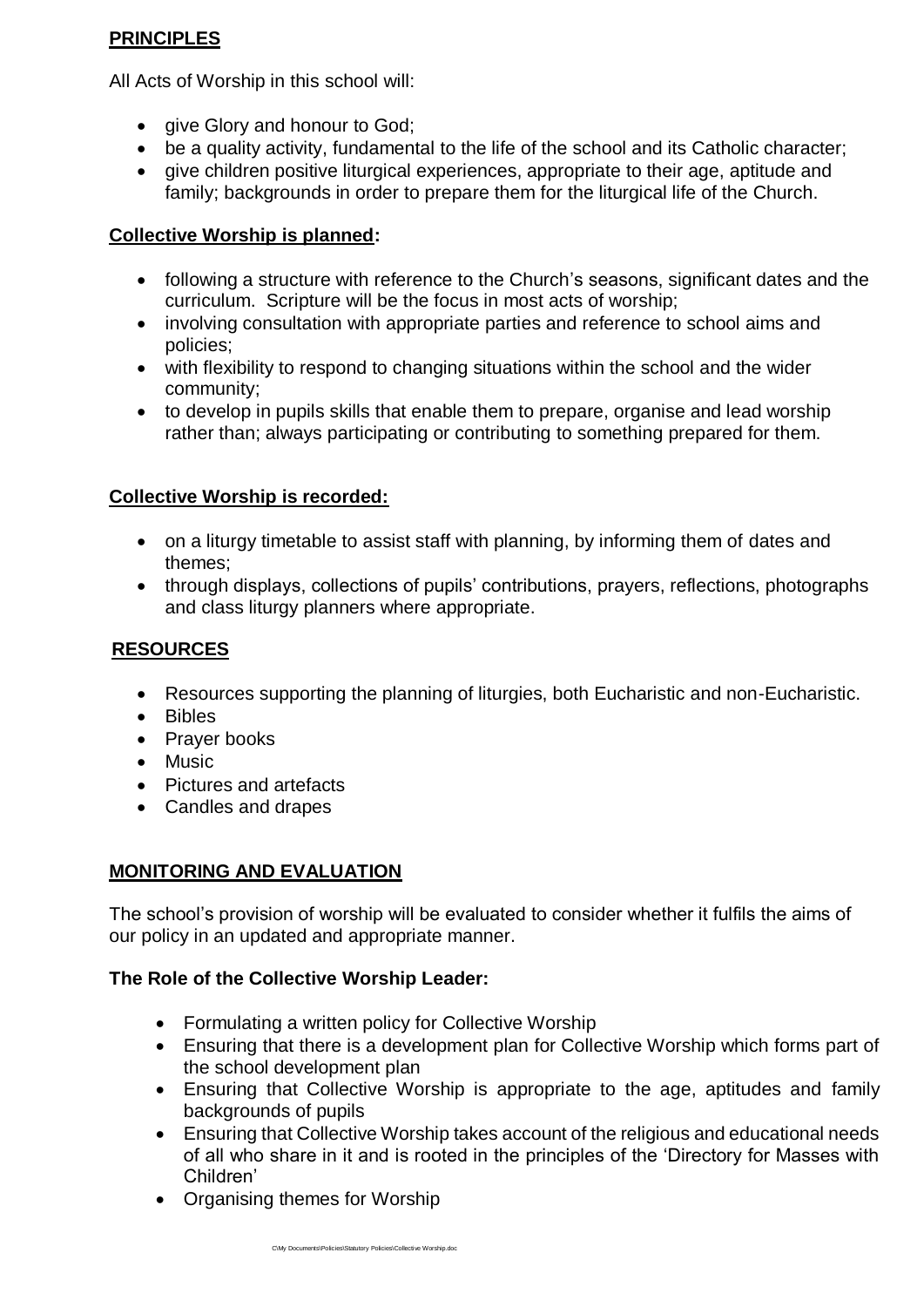Assisting the governors and Head Teacher to carry out their legal responsibilities with regard to Collective Worship

Planning, recording, monitoring and evaluating

- Maintaining and developing effective procedures and documentation
- Observing, on occasions, an Act of Collective Worship
- Informing the Head Teacher of standards and developments in Collective Worship

Communication

- Communicating to members of the school community the significance and content of Acts of Collective Worship
- Reporting to and consulting with the governors and Head Teacher regarding matters of concern and development
- Acting as consultant to colleagues
- Encouraging positive attitudes towards Collective Worship
- Informing newly appointed colleagues of school policy regarding Collective Worship
- Communicating with parents, governors and the parish community
- Liaison with the Diocesan RF Centre

Professional development / Ongoing formation

- Leading and organising professional development and training and ongoing formation for Collective Worship
- Attending appropriate in-service courses and reporting back
- Keeping up to date by personal reading

#### Resources

- Evaluating existing resources
- Developing the resources available for Collective Worship including visual aids, artefacts, drapes, music, visitors, leaders, new and relevant books, posters etc.
- Budgeting efficiently

In addition:

- plan and present an overview of Liturgy for the year;
- plan the liturgy for whole school occasions;
- support colleagues in the implementation of the Collective Worship Policy;
- monitor progress and advise the Head Teacher on whatever action is needed;
- take responsibility for the purchase of central resources for liturgies;
- keep up to date with developments in liturgy and disseminate information to colleagues as appropriate.

## **PARISH & FAMILY CELEBRATIONS**

On these occasions of collective worship the children, or groups of children, play an active role offering and sharing their celebration with the parish family or their own families. They include:

- Weekly attendance at Monday morning Mass (one year group each week)
- Beginning of Term Masses.
- Masses for Holy days.
- The Feast of St Joseph

C\My Documents\Policies\Statutory Policies\Collective Worship.doc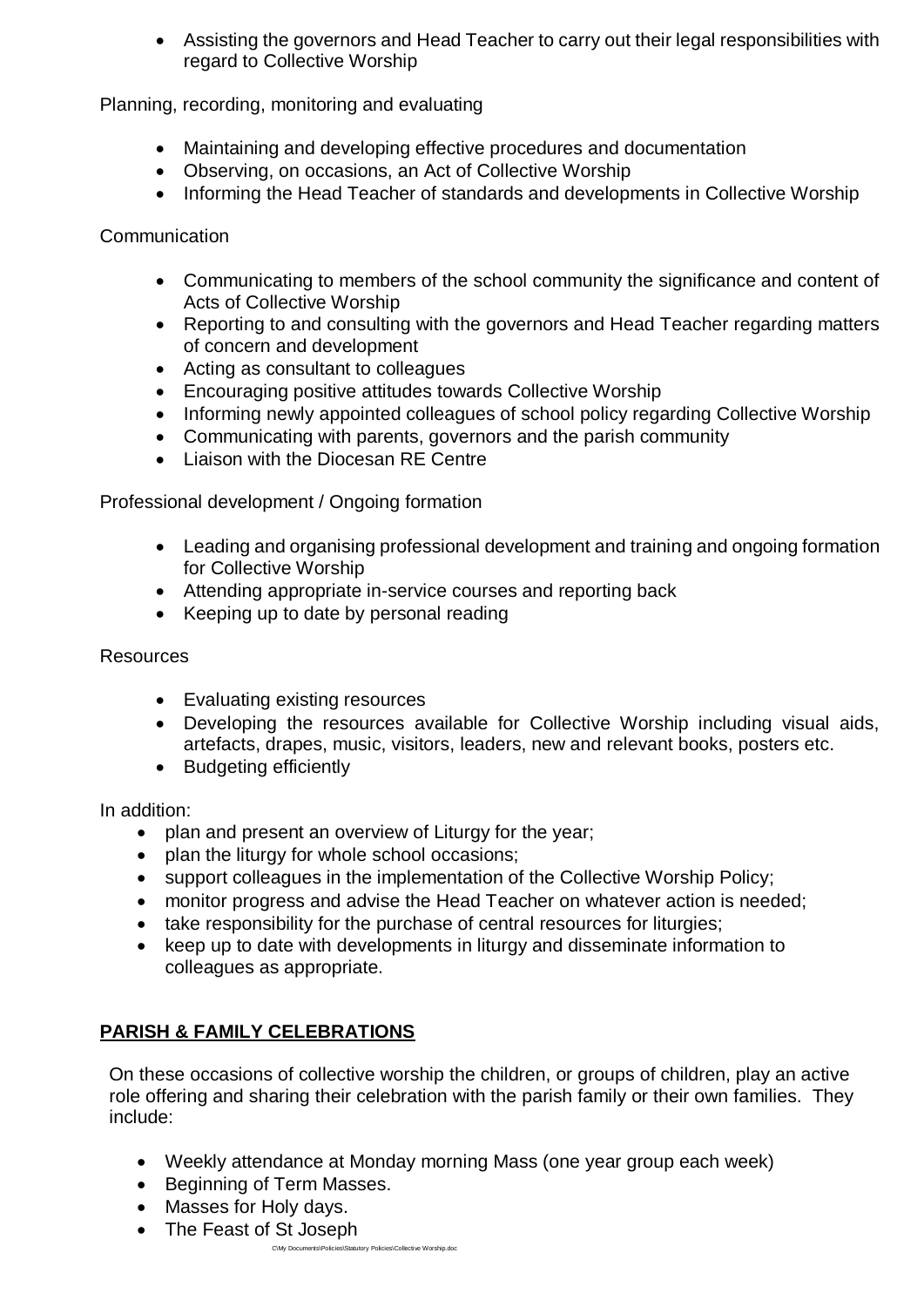## **WHOLE SCHOOL CELEBRATIONS**

In these we try to develop the children's sense of belonging to a caring, sharing school family meeting to praise God together.

In addition assemblies may focus on another shared area of school or church life such as:

- Feast Days of the Church e.g. St Peter and Paul
- Welcoming new members to or school family.
- Saying goodbye to leavers.
- Advent and Lent Assembly
- Stations of the Cross.
- Devotions to our Lady
- The Rosarv
- Cafod

Other School celebrations include:

- Grace before and after eating together.
- Special prayers at different times of the school year (eg. The Angelus during Advent).

## **HOW COLLECTIVE WORSHIP IS ORGANISED:**

The weekly pattern of Collective Worship within St Joseph's is as follows:

- Monday: Hymn Practice (KS1 and KS2 separately) Mass for one year group each week
- Tuesday: Worship in class

Wednesday: KS1 Class Assembly\* or Phase Assembly (am) KS2 Class Assembly\* or Phase Assembly (pm). A class prayer time will take place in the morning \*Each class has an annual planned celebration of learning in RE to which parents are invited.

- Thursday: Worship in class
- Friday: Whole school liturgical assembly, led by the Head Teacher. A class prayer time will take place in the morning

## **INDIVIDUAL CLASS CELEBRATIONS**

The day begins and ends with prayer. This usually includes a morning and night prayer alongside the other forms appropriate to the occasion and the age of the children.

Pupils participate in class liturgies and are involved in the preparation of their class liturgies, the level of organisation depending on the age of the children and the theme of the liturgy. Each class has a Liturgy Leader who is part of the Chaplaincy Team.

## **POLICY MONITORING AND REVIEW**

The policy is monitored by the RE and Collective Worship Leader. It will be reviewed in line with the school policy review cycle.

C\My Documents\Policies\Statutory Policies\Collective Worship.doc